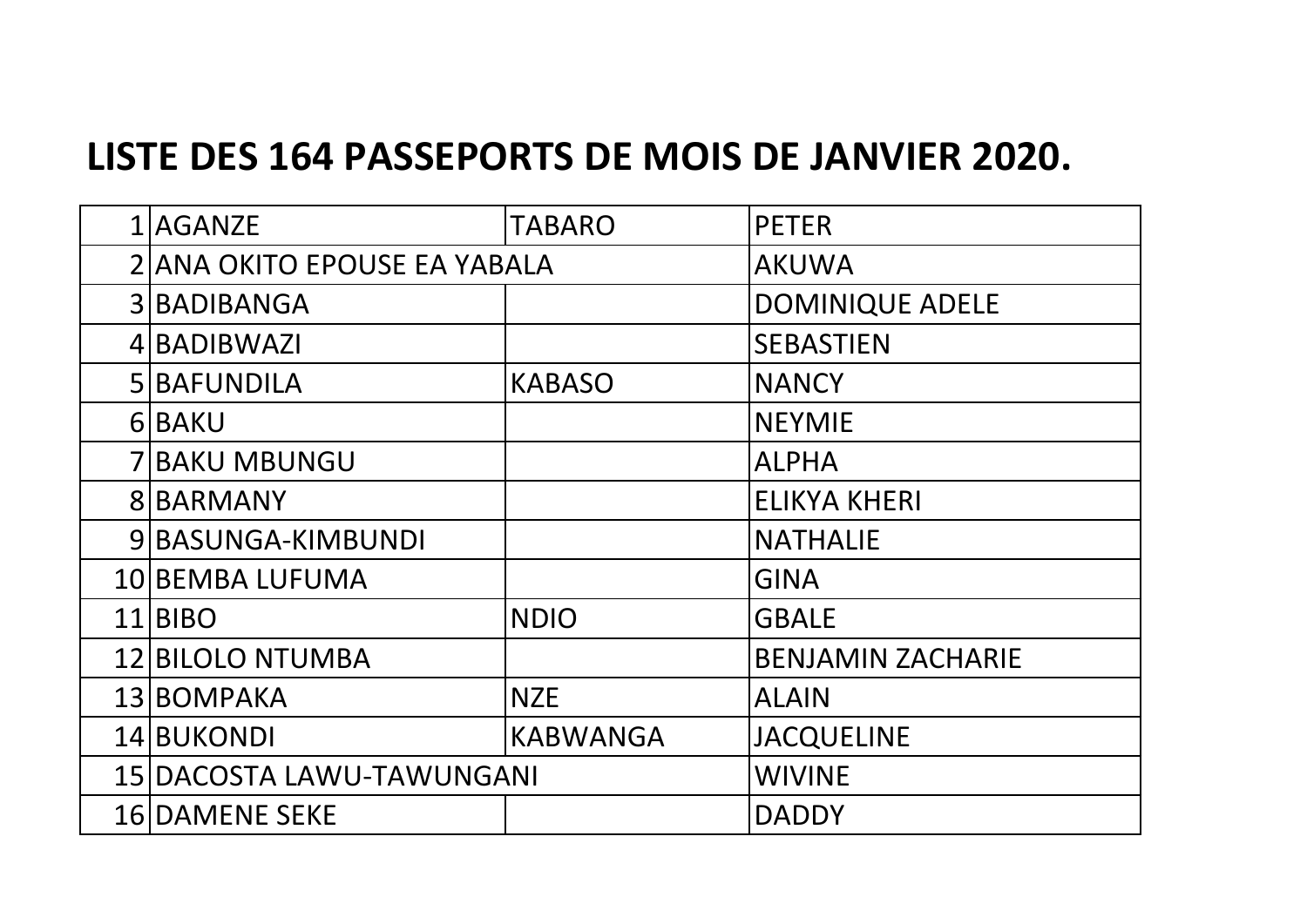| <b>17 DEMONGO BOKOSI</b>   |                  | <b>CARINE</b>           |
|----------------------------|------------------|-------------------------|
| 18 DIANGIKULWA             |                  | <b>BERYL LAURETTE</b>   |
| 19 EBONDAKI                | <b>WANZIO</b>    | <b>WILLY</b>            |
| 20 EBONDO LUTSHIYA         |                  | <b>JOANA</b>            |
| 21 EBONDO MPONGO           |                  | <b>NATHAN GEDEON</b>    |
| <b>22 EKILA LIMBUSONGE</b> |                  | ANDY                    |
| 23 GALENGI                 |                  | <b>GUY</b>              |
| 24 HACKS                   |                  | <b>CHRISTEL-PAULINA</b> |
| 25 ILUNGA TSHIBANGILA      |                  | <b>DAVID</b>            |
| 26 <b>ITOUBA ISSO</b>      |                  | <b>ESPERANCE</b>        |
| 27 KABANGU                 |                  | <b>ZICO</b>             |
| 28 KABANGU                 | <b>MBOMBO</b>    | <b>DEBORAH</b>          |
| <b>29 KABASELE LEKANE</b>  |                  | <b>NELLY</b>            |
| 30 KABASSELE               |                  | <b>JONATHAN</b>         |
| 31 KALONGA                 | <b>TSHILUMBA</b> | <b>MOISE</b>            |
| 32 KALUNDA NGANDEWE        |                  | <b>BERTH VERONIQUE</b>  |
| 33 KANZA                   |                  | <b>RIGOBERT</b>         |
| <b>34 KATENDA BIPENDU</b>  |                  | <b>ROSETTE</b>          |
| 35 KAVIRA                  | <b>MUHESI</b>    | <b>ISABELLE</b>         |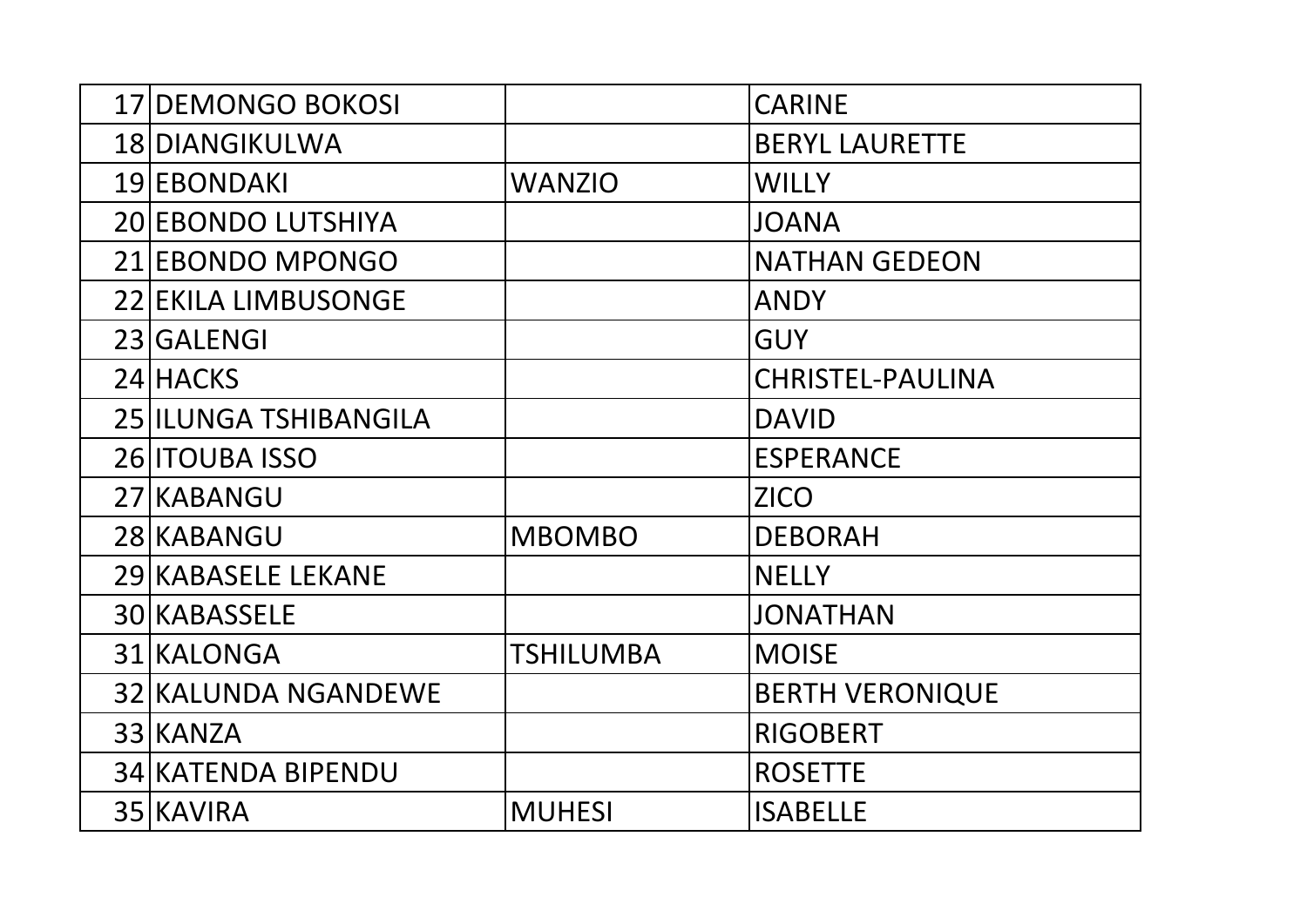| <b>36 KHASA KHONDE</b>   |                 | <b>JOEL</b>      |
|--------------------------|-----------------|------------------|
| <b>37 KIALU ANGAPITU</b> |                 | <b>BENITA</b>    |
| 38 KIAMUANGANA LEWORO    |                 | <b>ELVIS</b>     |
| 39 KINGA                 |                 | <b>PLAMEDI</b>   |
| 40 KINKELA NLANDU        |                 | <b>LOVE</b>      |
| 41 KITIABA MUANZA        |                 | <b>NONO</b>      |
| 42 KITOKO SAMBA          |                 | <b>BOURRO</b>    |
| 43 KIULA                 | <b>KANTOLE</b>  | <b>CHRISTIAN</b> |
| 44 KIZITIDI              | <b>LUSALA</b>   | <b>PANPHIL</b>   |
| 45 KOLONGO               |                 | <b>EMMANUEL</b>  |
| 46 KONGOLO               |                 | <b>KEZIA</b>     |
| 47 KUKA                  | <b>MUNDELAY</b> |                  |
| 48 KUNDO MANGBAYI        |                 | <b>NATACHA</b>   |
| 49 LANDU                 | <b>MASSAMBA</b> | <b>DOUDOU</b>    |
| 50 LANDU                 | <b>SOKI</b>     | <b>AIMEE</b>     |
| 51 LISIKI                | <b>LOKOKO</b>   | <b>NATHALIE</b>  |
| <b>52 LONGO KINANGA</b>  |                 | <b>EMINENCE</b>  |
| 53 LOTOKOLA              |                 | <b>EMILANDE</b>  |
| 54 LUSIANDA              |                 | <b>BAZEYIMO</b>  |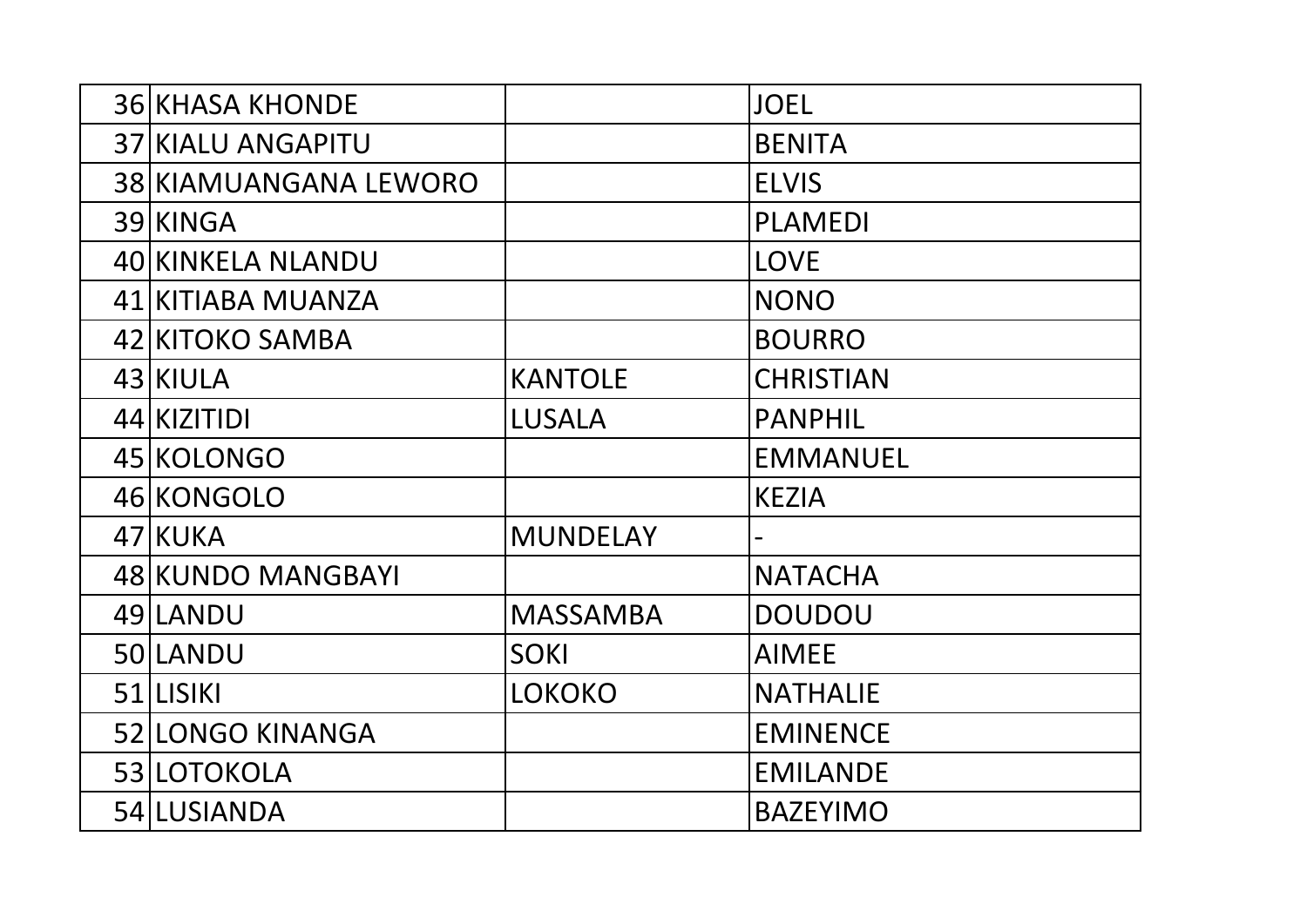| 55 LUVUMBU           |                 | <b>ZOLA</b>        |
|----------------------|-----------------|--------------------|
| 56 LUZITU            | <b>MBILU</b>    | <b>JULIO</b>       |
| 57 LUZOLO            | <b>NGUNDA</b>   | <b>EVE</b>         |
| 58 MABO              | <b>BUSHEBU</b>  | <b>BIENVENU</b>    |
| 59 MADIANGA          |                 | <b>BANSISA</b>     |
| 60 MAKANI            |                 | <b>GEORGE</b>      |
| 61 MAKIESE           |                 | <b>MANSANGA</b>    |
| 62 MAKUSA MPAKA      |                 | <b>DIEU</b>        |
| 63 MALALA KIFOTO     |                 | <b>MARLHIE</b>     |
| 64 MALELA BADIBANGA  |                 | <b>ALEXIS</b>      |
| 65 MALEWO            |                 | <b>NZABA</b>       |
| 66 MALONGI           | <b>NGANDOLI</b> | <b>BRAD</b>        |
| 67 MALONGI           | <b>NGANDOLI</b> | <b>HORNEILLE</b>   |
| 68 MALONGI           | <b>NGANDOLI</b> | <b>MICHEE</b>      |
| 69 MALONGO MAKENGO   |                 | <b>JEAN CLAUDE</b> |
| 70 MALOTWA MAYINDULA |                 | <b>ADONIS</b>      |
| 71 MANDIANGU LEMBA   |                 | <b>CLAUDETTE</b>   |
| 72 MANGU DIDI        |                 | <b>ESPERO</b>      |
| 73 MANKENDZA         |                 | <b>CHANELLE</b>    |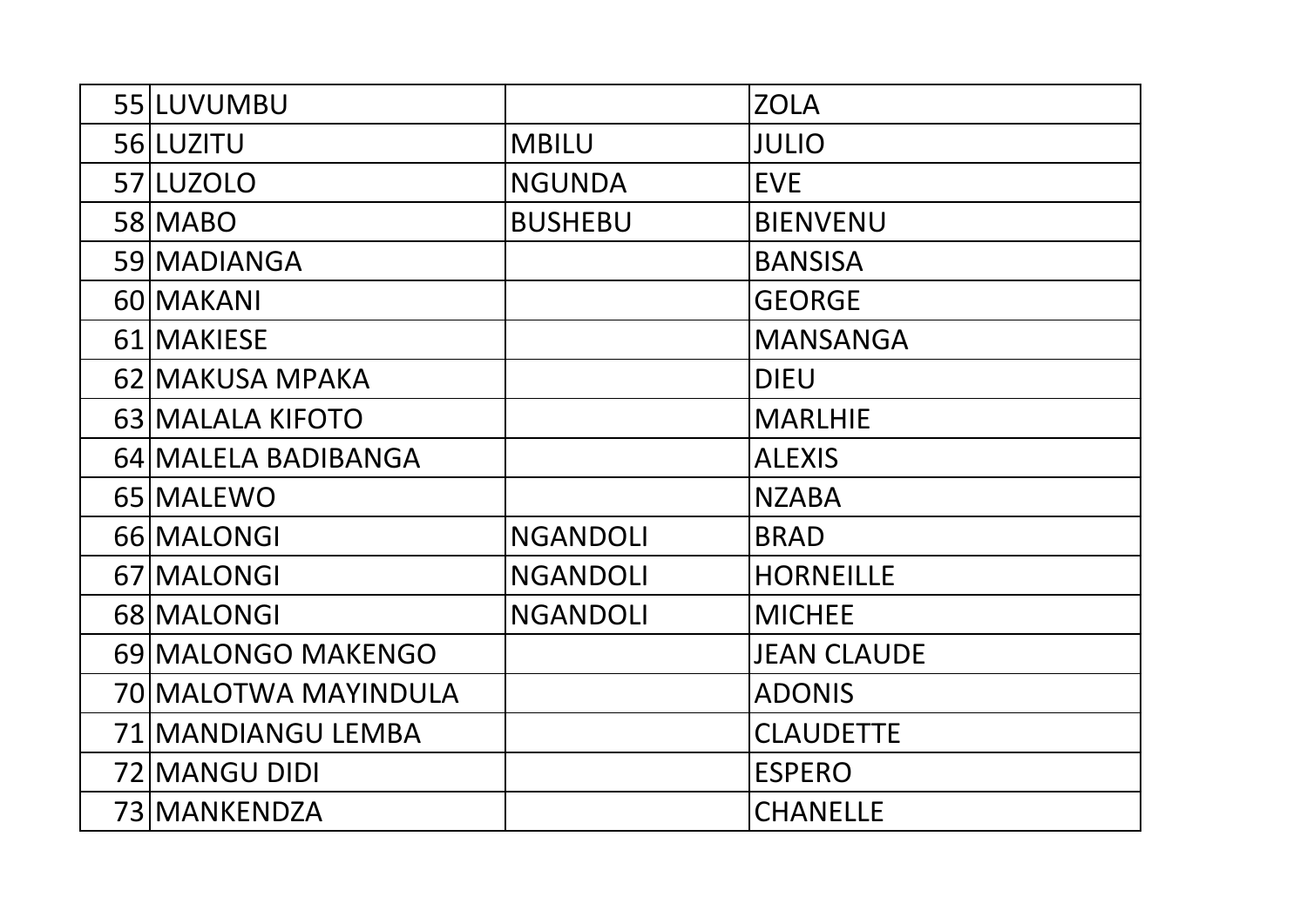| 74 MANKONDO              | TAMUSA          | <b>LIA</b>           |
|--------------------------|-----------------|----------------------|
| 75 MANSALA               |                 | <b>MARFI</b>         |
| 76 MASAMUNA NSAMBA       |                 | <b>MAMITCHO</b>      |
| 77 MASIBU                |                 | <b>PASCAL</b>        |
| 78 MASOLOKELE            |                 | <b>PATIENCE</b>      |
| 79 MATABISI              | <b>MANZILA</b>  | <b>NICLETTE</b>      |
| <b>80 MATONDO KEBENI</b> |                 | <b>MARIE LOUISE</b>  |
| 81 MATU WALUENGUSUA      |                 | <b>NELSON</b>        |
| 82 MAYA                  | <b>WASOLUA</b>  | <b>SANDRA</b>        |
| 83 MBEMBA NLANDU         |                 | <b>ARMIE</b>         |
| 84 MBONGA KANIONGA       |                 | <b>ELISA</b>         |
| 85 MBUYI                 | <b>TSHIPELA</b> | <b>MARIE THERESE</b> |
| 86 MBUYI TSHIKULU        |                 | <b>ANDRE</b>         |
| 87 MIANTEZILA            |                 | <b>BENI</b>          |
| 88 MINSEKI               |                 | <b>BIN-BASSAWULA</b> |
| 89 MISIBU                |                 | LAMI                 |
| 90 MOKE                  |                 | <b>FRIDA</b>         |
| 91 MOKOMA                |                 | <b>PAPY</b>          |
| 92 MOLANGA               | <b>MWANILA</b>  | <b>JULES</b>         |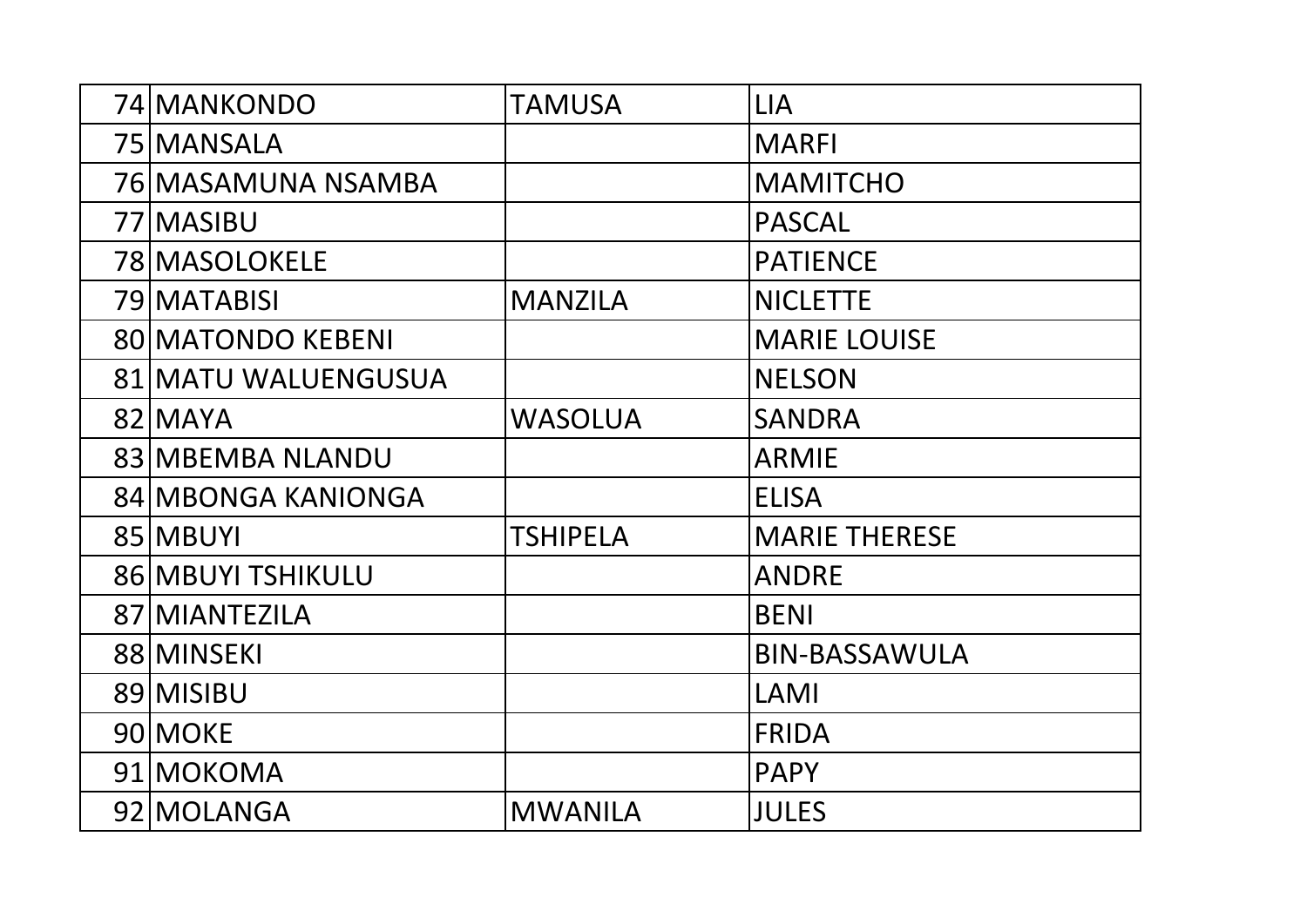| 93 MOMBANZA M'POLE          |                  | <b>JUDITH</b>     |
|-----------------------------|------------------|-------------------|
| 94 MONDENGELE NGOWA         |                  | <b>VIVIAN</b>     |
| 95 MOPONGO                  |                  | <b>CHRISTELLE</b> |
| 96 MOSUMBE MASELE           |                  | <b>DON-RICKY</b>  |
| 97 MOTUILI                  | <b>NSELE</b>     |                   |
| 98 MUJANGI                  | <b>MUJANGI</b>   | <b>JEANNY</b>     |
| 99 MUNSOMBO                 |                  | WA MANKENDZA      |
| 100 MUNTU                   |                  | <b>SARAH</b>      |
| 101 MUSHUKU                 |                  | <b>MOTERO DJO</b> |
| 102 MVEMBA MATONDO          |                  | <b>CHRISTIAN</b>  |
| 103 MWANGALA                |                  | <b>HUGO</b>       |
| 104 MWANZA                  |                  | <b>DAVID</b>      |
| 105 NANGI LEMBI             |                  | <b>ROBERT</b>     |
| 106 NDAYA MBAYA             |                  | <b>MONIQUE</b>    |
| 107 NDOMBA WA NDOMBA        |                  |                   |
| 108 NDOMBELE                | <b>KALEMBA</b>   | <b>PHILEMON</b>   |
| <b>109 NDOMBELE MATONDO</b> |                  | <b>RICHARD</b>    |
| 110 NDONGALA                |                  | <b>SIKOLA</b>     |
| 111 NDONGALA                | <b>ZITUASALA</b> | <b>BRIGITTE</b>   |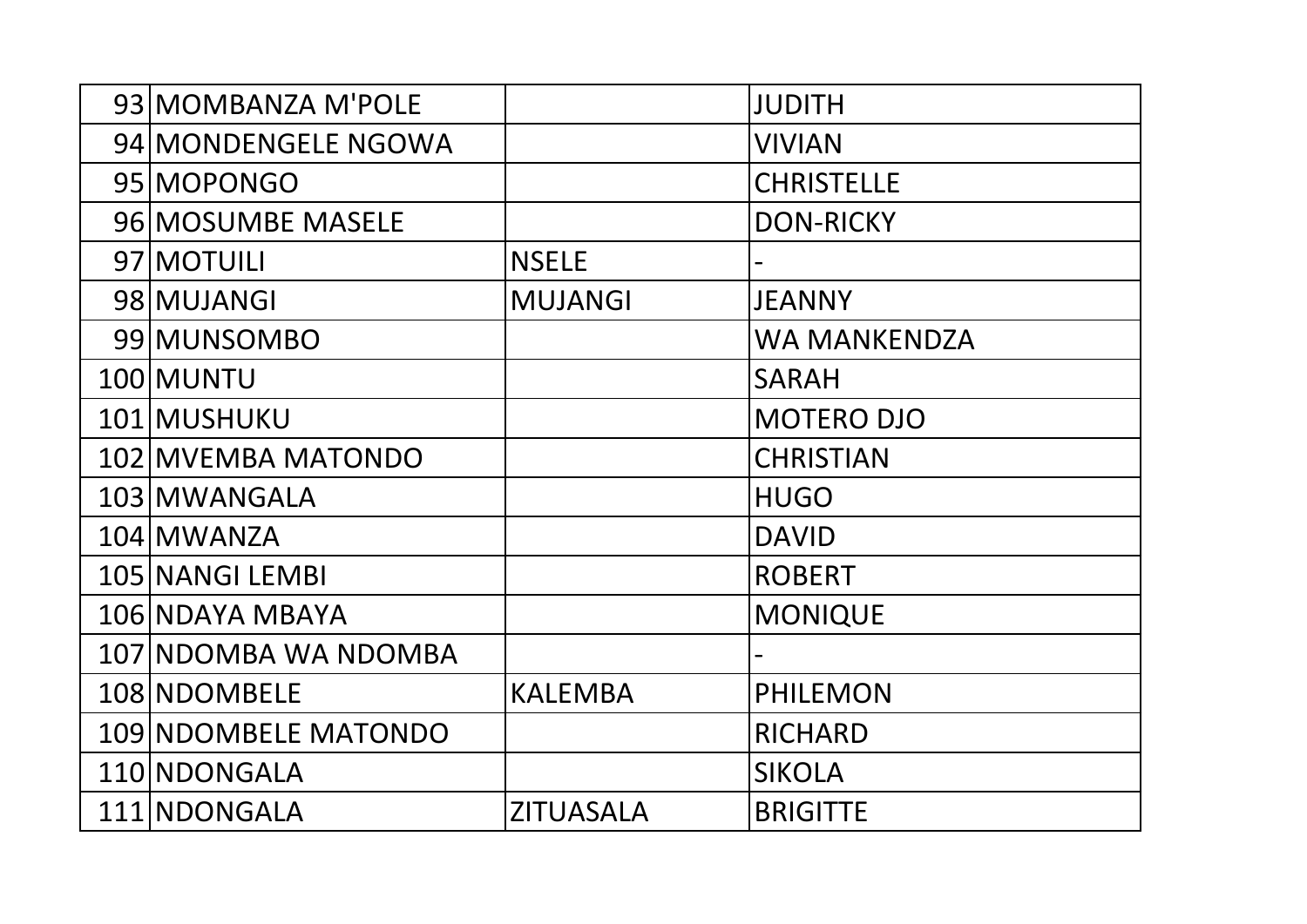| 112 NDOSI NDONGALA          |                 | <b>ROLLY</b>             |
|-----------------------------|-----------------|--------------------------|
| <b>113 NDUAKULU MFUMU</b>   |                 | <b>NDOMBASI</b>          |
| 114 NGAMBOMA                | <b>MUKOKO</b>   | <b>GILBERT</b>           |
| 115 NGITUKULU BAYIVANGA     |                 | <b>GABRIEL</b>           |
| 116 NGOY KABUYA             |                 | <b>WILLY</b>             |
| 117 NGUIZANI                |                 | <b>PAULINE ISABELLE</b>  |
| 118 NGUIZANI SILUSI         |                 | <b>VICTOIRE ISABELLE</b> |
| 119 NKASHAMA MUNTU          |                 | <b>JEAN PIERRE</b>       |
| 120 NKUMU                   | <b>ILONGA</b>   |                          |
| 121 NKUTU-KIVUVU            |                 | <b>ALPHONSE</b>          |
| 122 NLULA                   | <b>NDONGALA</b> |                          |
| 123 NTOMBO                  |                 | <b>JUDITH</b>            |
| 124 NZOLA MAMBOTE           |                 | <b>BLANDINE</b>          |
| 125 NZUZI MATONDO           |                 | <b>KADETTE</b>           |
| 126 OKOKO                   |                 | <b>ETHAN</b>             |
| 127 OLELA                   | <b>ODIMBA</b>   | <b>RAPHAEL</b>           |
| <b>128 OLENGA LUSAKUENO</b> |                 | <b>MAGALIE</b>           |
| 129 OMATOKO                 |                 | <b>YASMINE</b>           |
| 130 OMATOKO                 |                 | <b>ALYSONE</b>           |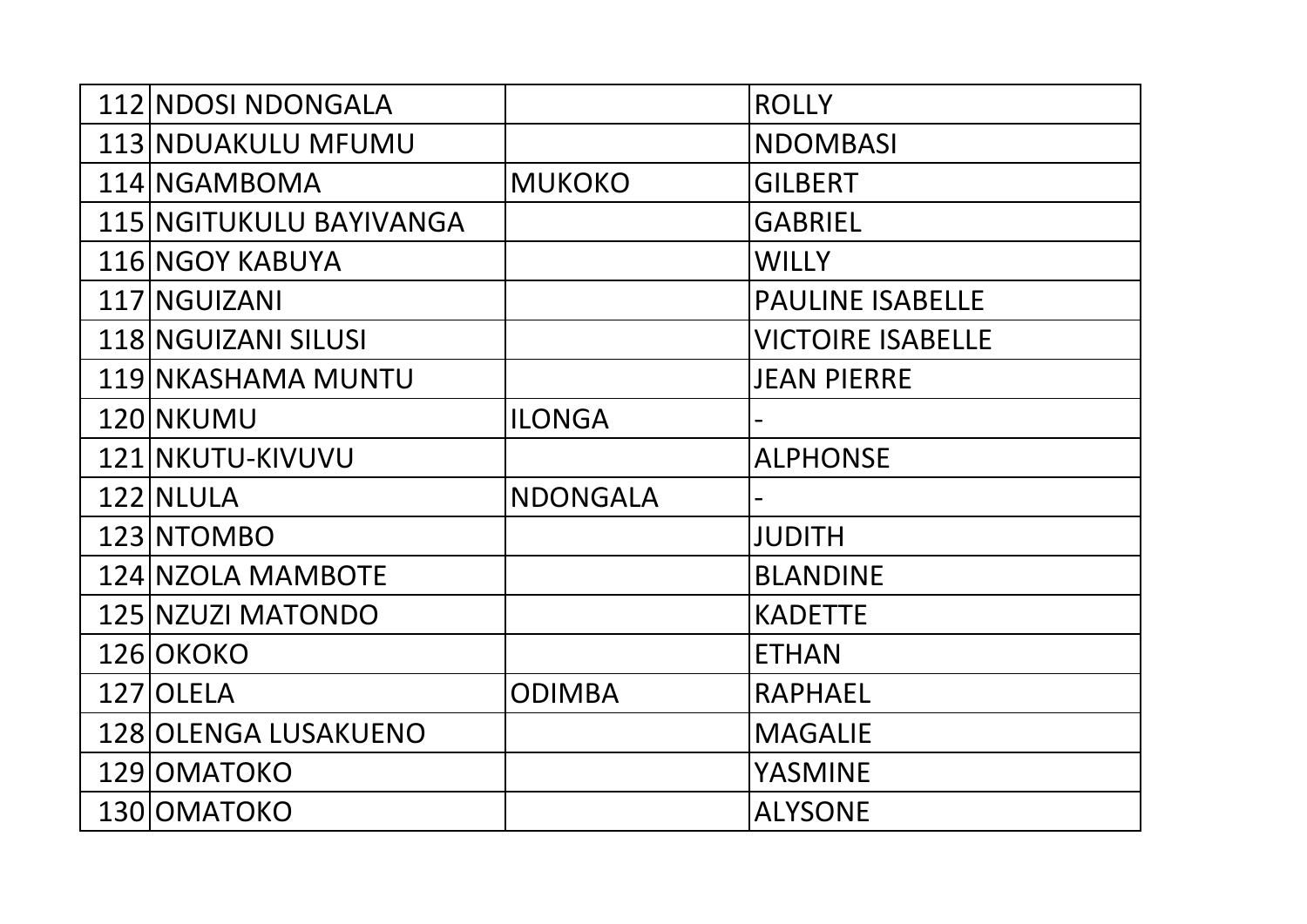| 131 PANDANZYLA MIMBU     |                      | <b>GABRIEL</b>          |
|--------------------------|----------------------|-------------------------|
| 132 PEMBELE              |                      | <b>SABINE</b>           |
| 133 PULULU NTIANGUNA     |                      | <b>DORCAS</b>           |
| 134 RUHONDWA             |                      | <b>IMANI</b>            |
| 135 RUIKEMA              |                      | <b>COLLINE KAFUTI</b>   |
| <b>136 SALA NDOFUNSU</b> |                      | <b>ANAELLE</b>          |
| 137 SANGI                |                      | <b>CHRIS</b>            |
| <b>138 SEKA</b>          | <b>WEMBALODI</b>     | <b>CHARLOTTE</b>        |
| 139 SHABANI              |                      | <b>JUNIOR TONY</b>      |
| 140 SHALO                |                      | <b>EDWARD BUBALA</b>    |
| 141 TABALA TABARO        | <b>AFICKEL MIMBO</b> | <b>JEAN PIERRE</b>      |
| 142 TABITA NZUMBA        |                      | <b>VICTORINE CAMILA</b> |
| 143 TAMBUE               | <b>WAZIRI</b>        | <b>DANNY</b>            |
| $144$ $TATI$             |                      | <b>LANDU</b>            |
| 145 TATY                 | <b>LEBO NLANDU</b>   |                         |
| <b>146 TATY MUIKA</b>    |                      | <b>GODELIVE</b>         |
| 147 TCHACHO              |                      | <b>KULEMFUKA</b>        |
| 148 TEKA BIN BUESO       |                      | <b>NIDO</b>             |
| 149 TEMBO                | PHANZU               | <b>DORIAN</b>           |